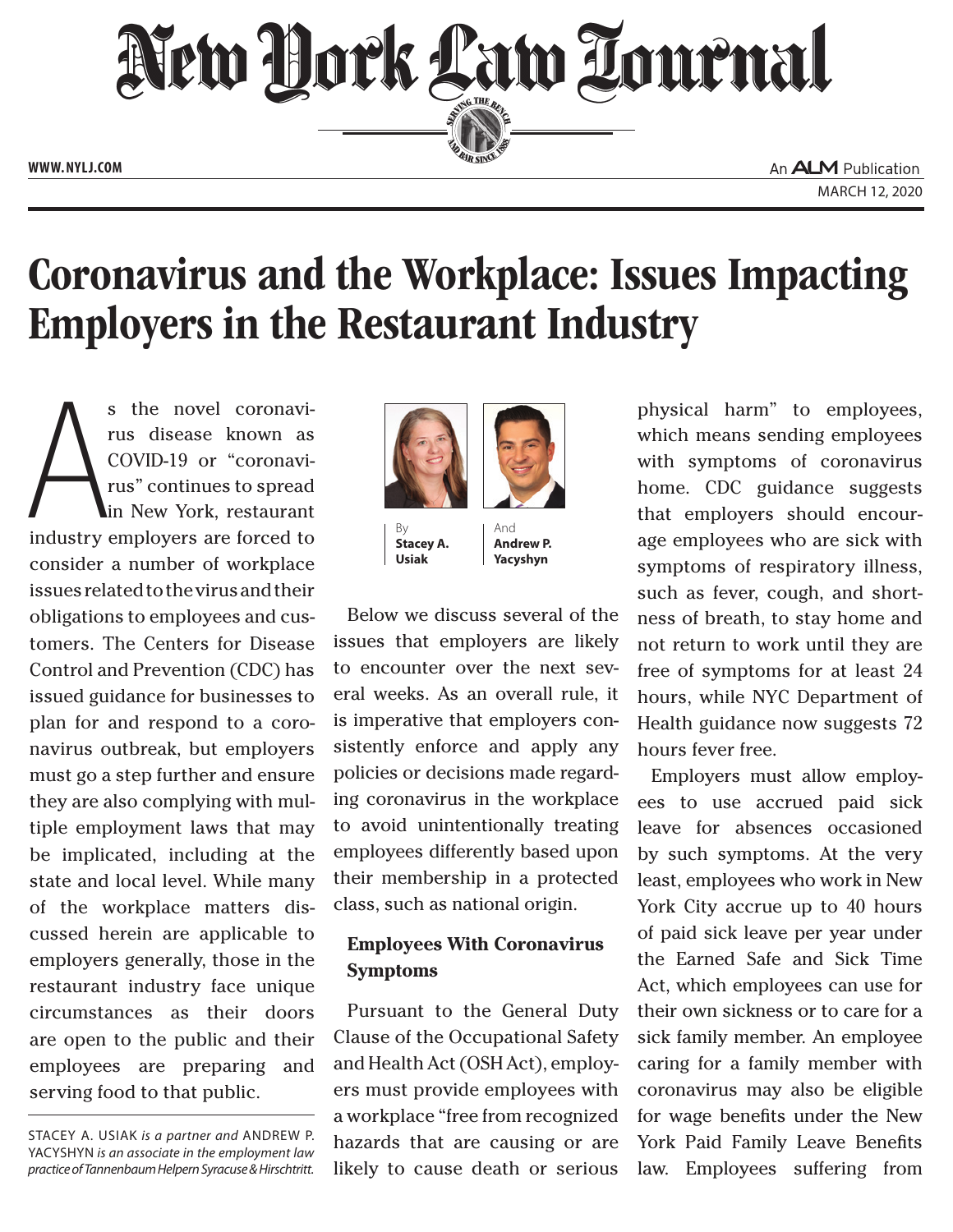coronavirus or caring for a family member who is suffering from coronavirus may also be entitled to unpaid job-protected leave under the federal Family and Medical Leave Act (FMLA).

A restaurant's obligation to pay employees who are quarantined, placed on a leave of absence or otherwise asked to stay home, or who are sick or caring for a sick family member with coronavirus, will depend on the employee's exempt or nonexempt status. Since nonexempt employees (i.e., employees eligible for overtime pay) are generally only required to be paid for time actually worked, other than accrued paid sick time, there is no requirement to pay nonexempt employees who do not report to work because of coronavirus, regardless of whether the employer directed them to stay home or they voluntarily made that decision. However, nonexempt employees who report to work exhibiting symptoms and are sent home will be entitled to call-in pay for reporting to work even if no work is performed. Exempt employees must be paid their full weekly salary if they perform any work in the workweek, with limited exceptions such as if the employee has exhausted their paid sick leave and is absent due to their own illness, in which case the employee need not be paid for full days not worked. If an exempt employee misses a full week of work as a result of having

contracted the coronavirus, there is no obligation for the employer to compensate the employee for the week beyond any accrued paid sick leave to which they are entitled. To the extent applicable, employers should also consider employees' rights to use any other paid time off provided by the employer, such as vacation.

As a practical matter, hospitality industry employers—such as restaurants, bars, clubs and hotels need to consider the availability of employees to cover shifts for those who contract the virus or are in quarantine. There is no feasible way for food service employees to perform their job duties remotely, which means employers should have in place a plan to ensure shifts are properly staffed so that business operations run smoothly. This may involve contracting with a staffing company to supply temporary workers in the event of last minute absences.

## **Delivery Employees**

An increase in delivery orders is anticipated as many customers seek to avoid gathering in places with other people and self-quarantine. Not only may this present a need to shift staffing levels, but delivery personnel must be protected as well. Restaurants may consider asking or adding to their on-line order forms "are you in quarantine or is there anything else we should know to ensure for our delivery person's health?" This would allow the restaurant to alter delivery procedures to protect their delivery personnel.

## **Travel Restrictions**

A blanket ban on employees' personal travel could violate New York's protected off-duty conduct law (NY Labor Law §201-d), which prohibits discrimination against employees participating in legal recreational activities outside